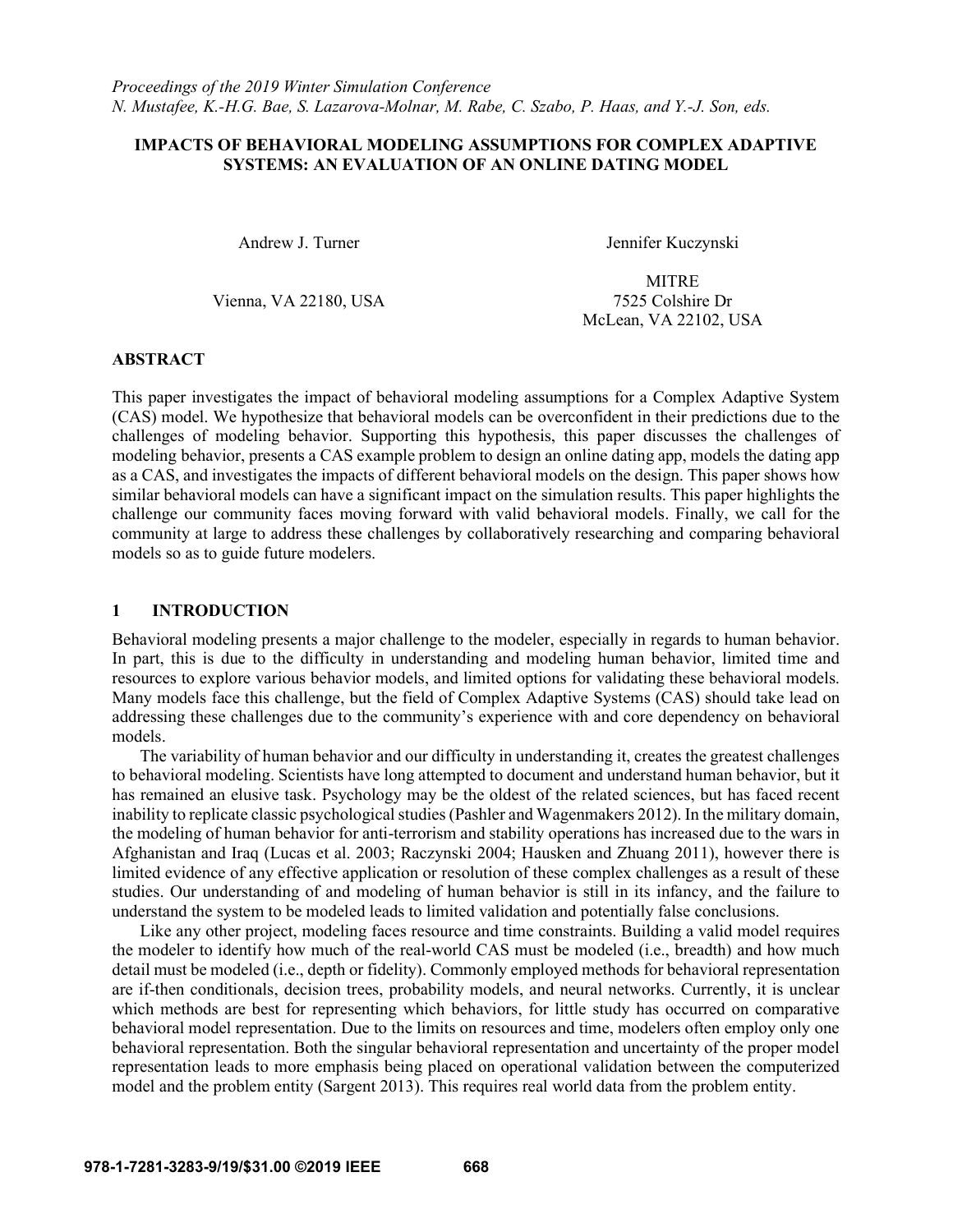Validation of models require a comparison to the real world to determine if the model is sufficiently accurate to answer the questions asked of it. The options for validating behavioral models are limited due to several factors. First, there is limited real world data that can be gathered on the behavior of complex systems (i.e., the systems are unobservable). Second, the data that is gathered is often subjective rather than objective, leading to greater potential for false validation (Turner et al. 2012). Finally, the modeled systems may not be static across time, location, or culture. For example, the data gathered for validation 20 years ago may not be representative of the system today. Similarly, the data gathered in western societies may not be representative of the rest of the population (Henrich et al. 2010). Therefore, modelers face significant challenges validating their behavioral models.

 We claim that inadequately addressing these challenges results in overconfidence in the accuracy and validity of behavior models. This paper aims to illuminate the sensitivity of behavior modeling to simulation output measures. This is accomplished through the modeling of an online dating app where we ask how the dating app should be structured for user satisfaction. This example problem highlights the issues the community faces moving forward with valid behavioral models. We do not claim to have answers to the challenges of validation, but instead call for the CAS community to work towards a better understanding of CAS modeling, when to use specific behavioral representation models, and validation approaches for CAS models. We hope in the future there will be more comparative analysis of different behavioral models and guidance to new modelers on accepted state of the art of modeling particular behaviors than we currently observe.

 The remainder of this paper is as follows. Section 2 introduces the example problem. In Section 3, the background of online dating services is discussed. Using the example problem and the background, Section 4 presents related models from the literature and presents our conceptual model. Section 5 discusses the validation of the models. Section 6 presents the analysis of the various behavior models. Finally, the paper concludes with a discussion of our findings and a call to the CAS community to address the challenges of modeling.

### 2 EXAMPLE PROBLEM

Our example problem is to design a dating app that provides its users with an overall satisfying experience. We define user satisfaction as the user's success at finding a partner. To capture this, we measure the number of committed couples formed and the number of users left without finding a committed partner. We hypothesize that a system that presents too many options to a user will lead to a lower overall user satisfaction. According to Schwartz (2004), "As the number of options continues to proliferate, making an exhaustive investigation of the possibilities impossible, concern that there may be a better option out there may induce you to anticipate the regret you will feel later on, when that option is discovered, and thus prevent you from making a decision at all." Some people have a fear of missing out on perfection, and are reluctant to give up on their choices. By clinging to the availability of options, either no choice is ever made or their anxiety and stress lead to dissatisfaction in their choices.

 The requirement of our example problem is to provide a simplified form by which its application is representative of the general class of problem. For this, we need the problem to be defined as a CAS. While there is no one commonly accepted definition of CAS, there are several popular definitions offered in the literature. According to Mitchell (2009), "A complex system is one in which large networks of components with no central control and simple rules of operation give rise to complex collective behavior, sophisticated information processing, and adaptation via learning or evolution. In complex adaptive systems, adaptation plays a large role." Macal and North (2010) state that complex systems are composed of interacting, autonomous components, and CAS have the added benefit for agents to adapt (at either the individual or population levels). Szabo et al. (2014) state that "Complex systems often exhibit behavior that cannot be reduced only to the behavior of their individual components, and component interactions often result in new and unexpected properties." Each definition has themes in common: independent, components that interact with each other, adapt, and are not centrally controlled. We classify the online dating system as a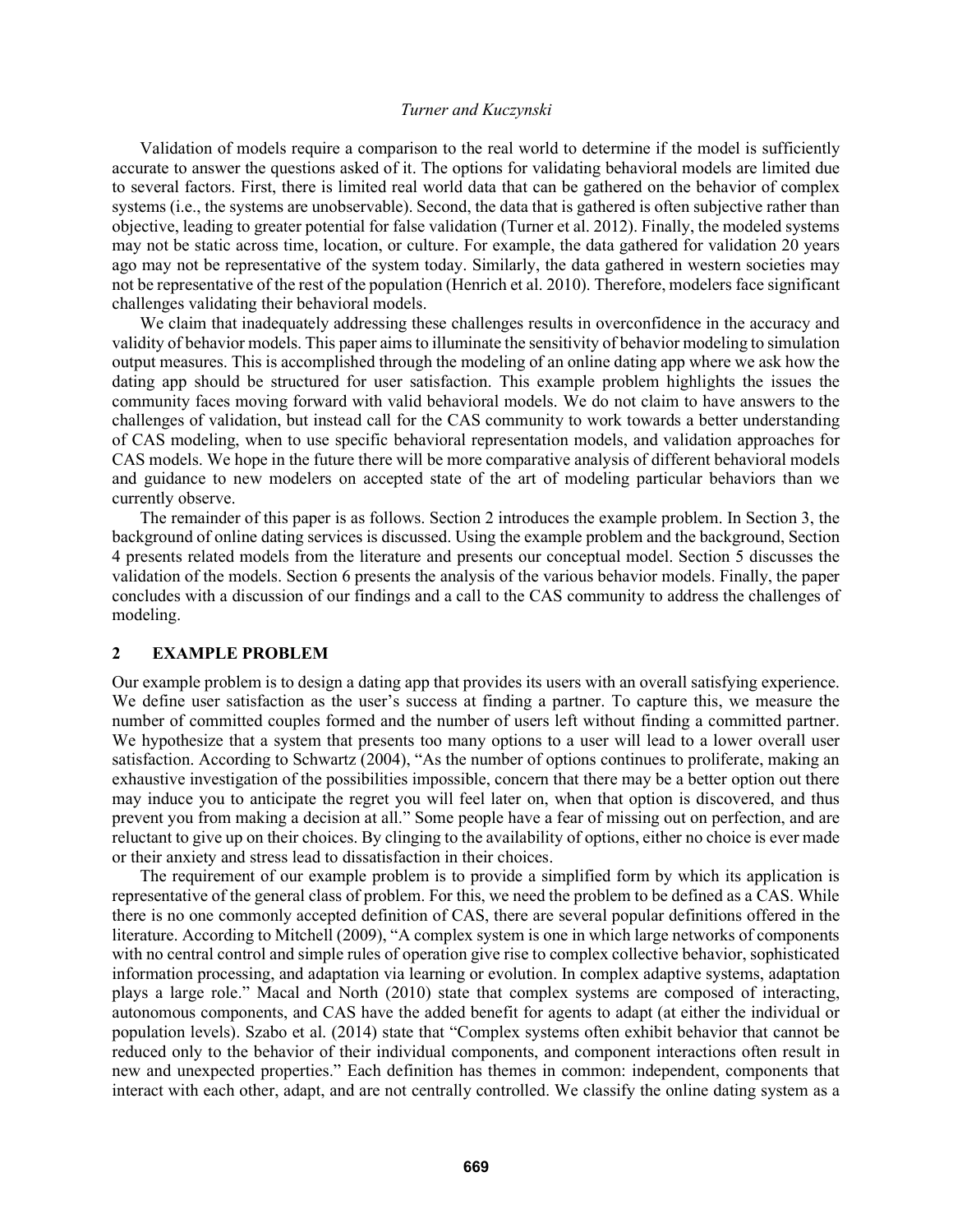CAS because it exhibits each of these characteristics. In the system, each user is independent, interacts with other users in their own self-interest, updates their strategies, and is free from centralized control.

## 3 BACKGROUND ON DATING APPS

Online dating has become popular in recent years. One-in-ten Americans are using or have used an online dating platform, and approximately half of Americans know someone who has used online dating (Smith and Anderson 2014). As with the rising participation in online dating, so has risen a plethora of online dating platforms. There exists a wide variety in platform designs that claim to be best in matching people with compatible partners. Before designing another platform, it's important to know the variety that exists in the market. Differences exist at every stage of a user's interaction with an online dating platform. These differences include: how the user enters the platform, what information is required on their profile, whose profiles they are allowed to view, how many profiles they can view at one time, how messaging between users is handled, and how users are removed from the platform.

 Online dating platforms take two major approaches for accepting people into their system. The first is an open approach in which the user is allowed to join the service at any time (e.g., OkCupid, Hinge, Coffee Meets Bagel, Tinder). The other approach is to limit access to the platform through a privileged access mechanism. This privileged access can be granted via an invite system (e.g., The League, The Inner Circle) or an application process (e.g., Raya, Luxy).

 The information required of a user to create an account can range from a minimal description to extensive essays and quizzes. On the minimal side, apps like Tinder require a picture, age, and a few sentences. On the extensive side, apps like OkCupid require multiple fields for written response (e.g., selfsummary, what you're doing with your life), multiple attributes (e.g., Height, Job, Income), and a quiz to determine match potential.

 Designs differ greatly on how users see potential matches (i.e., the pool they are allowed to view at any one time). On some apps, one gets to scroll through all available profiles (e.g., OkCupid). Other apps show the user a number of algorithm-selected profiles per unit of time (e.g., Coffee Meets Bagel). Finally, others show a different number of profiles based on the user's app subscription. Here, differing subscription levels provide the user more (or better) matches (e.g., The League, Tinder).

 How users message one another has the greatest variety across apps. Some allow all users to send a message to all other users, with no limits on the number of messages sent (e.g., OkCupid). Most other apps allow messages only after two users match; a process where the two select each other. Only after users are matched is messaging between parties allowed (e.g., Tinder, Coffee Meets Bagel, Hinge, Tinder). Constraints may exist on matches or messages allowed per time period. Other apps place additional restrictions such as a "women message first" rule (e.g., Bumble).

 Ultimately, users will eventually leave the apps. They may leave the app of their own volition, due to having found a long-term partner or having become frustrated and wanting to take a break. They may also be forced to leave due to inappropriate behavior, lack of activity, or an expiration of their subscription.

 As the market becomes oversaturated with online dating app options and the multitude of ways in which matching can be achieved, one wonders the optimal approach to matching. Our model will investigate one of the variables, which is the size of the dating pool in which the user is presented.

#### 4 MODEL DEVELOPMENT

## 4.1 Literature Review of Models

Common modeling paradigms used for CAS include complex networks, system dynamics, and agent-based modeling. Complex network modeling uses nodes and edges in a mathematical graph to represent the connectivity and behavior of a system. It is applied to CAS problems across various scientific domains including computer science (Barabási and Albert 1999), chemistry (Guimera et al. 2004), and behavior science (Centola 2010). System dynamic modeling represents systems using stocks, flows, and feedback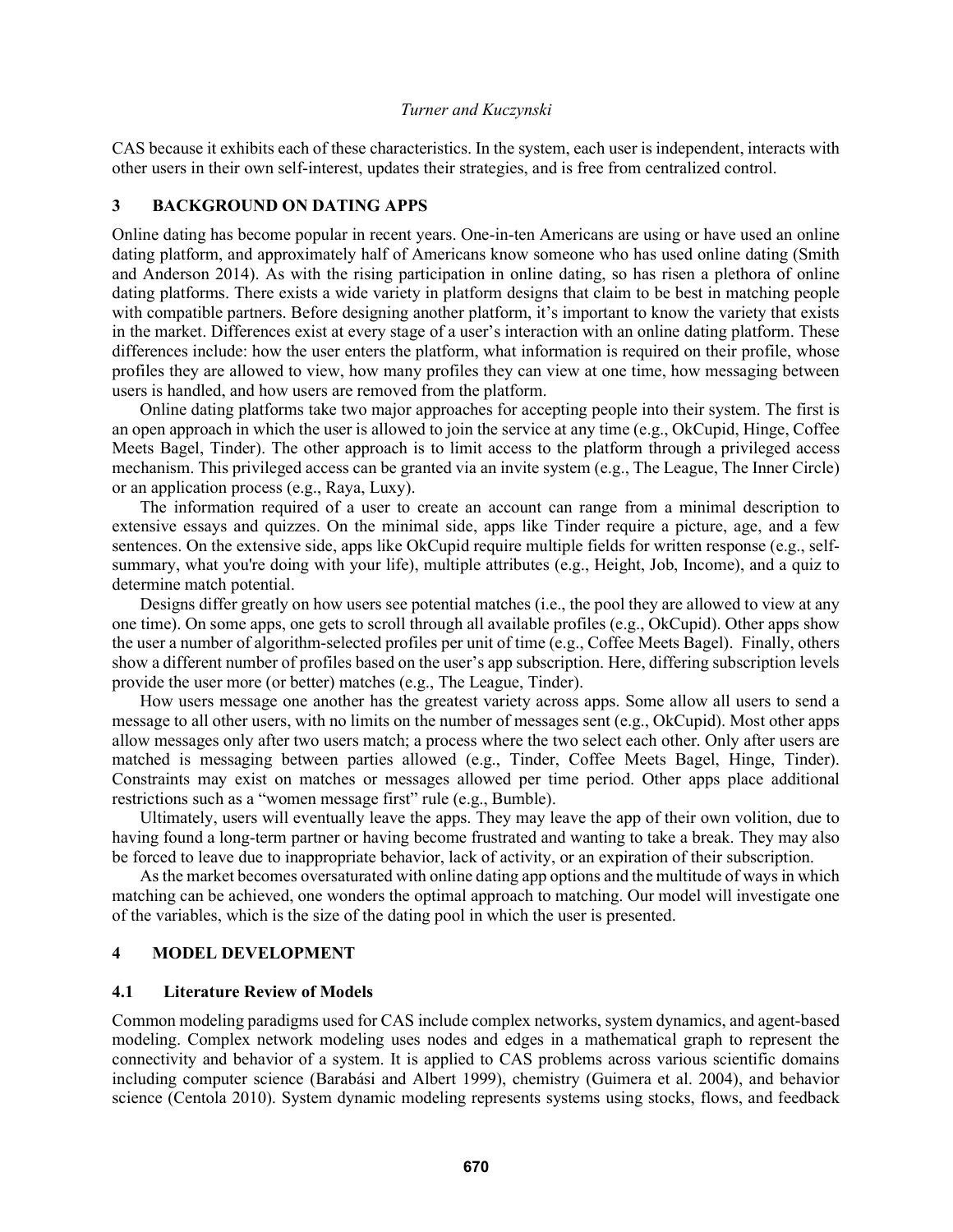loops where the events and entities are aggregated (Borshchev and Filippov 2004). System dynamic models have been applied to a variety of disciplines including business processes (Sterman 1992; Borshchev and Filippov 2004), healthcare (Brailsford et al. 2004), and safety (Bouloiz et al. 2013; Cooke 2003). Agent based modeling is a bottom-up approach to modeling CASs, focusing on modeling autonomous agents, their behaviors, and their interactions with their environment (Macal and North 2007). Agent Based Models (ABM) are traditionally used for decentralized systems with emergent behavior, such as, biological systems (flocking behavior (Reynolds 1995), immune system response (Folcik and Orosz 2006)), social systems (e.g., urban crime analysis (Groff et al. 2018), social segregation (Schelling 1978)), and traffic/crowd simulations (Pan et al. 2007).

 Before selecting a modeling paradigm, we reviewed the literature to find a precedent for modeling online dating apps. No papers were found that model an online dating app; however, a number were found that model the mate choice problem for humans and other animals. Cited as the earliest application of ABM to the mate choice problem is Kalick and Hamilton (1986), who apply their model to address the matching paradox (i.e., partners display correlation in attractiveness yet prefer highest attractive partner). They were able to show that agents with preference for most attractive mates can lead to correlated attractiveness as an emergent property. A few key design choices of their model include maintaining a constant number of agents (i.e., replacing the agents as the pair off), a single attractiveness attribute, random pairings for dates, and three probability functions for accepting a mate. These are shown in (1) and (2), with the third function being their average.

$$
P = \left(\frac{A_j}{k}\right)^{C\lambda} \tag{1}
$$

$$
P = \left(\frac{k - |A_i - A_j|}{k}\right)^{C\lambda} \tag{2}
$$

Such that:

k: maximum attractiveness (Kalick and Hamilton assumed 10)

Ai: Attractiveness perception of self

Aj: Attractiveness of potential match

C: Baseline choosiness (Kalick and Hamilton assumed 3)

 $\lambda$ : Choosiness Relaxation:  $\lambda = (D - d)/D$ 

D: Maximum days (Kalick and Hamilton assumed 51)

d: Current day number

 Todd et al. have generated a number of papers on ABM simulation of mate choice (Todd et al. 2005; Simão and Todd 2003; Simão and Todd 2002) and built on previous work by adding an adolescent phase (where agents estimate their own quality) and a courtship phase (where agents can switch to a better partner if one becomes available). Additional design features of importance are a one-dimensional mate quality metric, an internal quality assessment that changes with interactions, and a constraint on the agent's time (i.e., the agent can only be on one date at a time). Samldino and Schank (2012) developed an ABM that builds on these previous models and considers the spatial proximity constraint on finding potential mates. Additionally, they show that these models easily fit the available data due to the complexity of the models and the limited data available.

 Three papers that were found in our literature search simulate mate choice in the animal kingdom, which tangentially inform modeling online dating apps. A paper by Roswell and Cade (1993) developed a simulation to study the importance of population density, sex ratio, and the frequency of male behavior in maintaining alternative forms of behavior in a population of field crickets. The simulation most resembles an ABM. A paper by Wachtmeister and Enquist (2000) use a model to produce a hypothesis for courtship rituals in monogamous pairs. Though they do not refer to it as such, the model resembles an ABM. The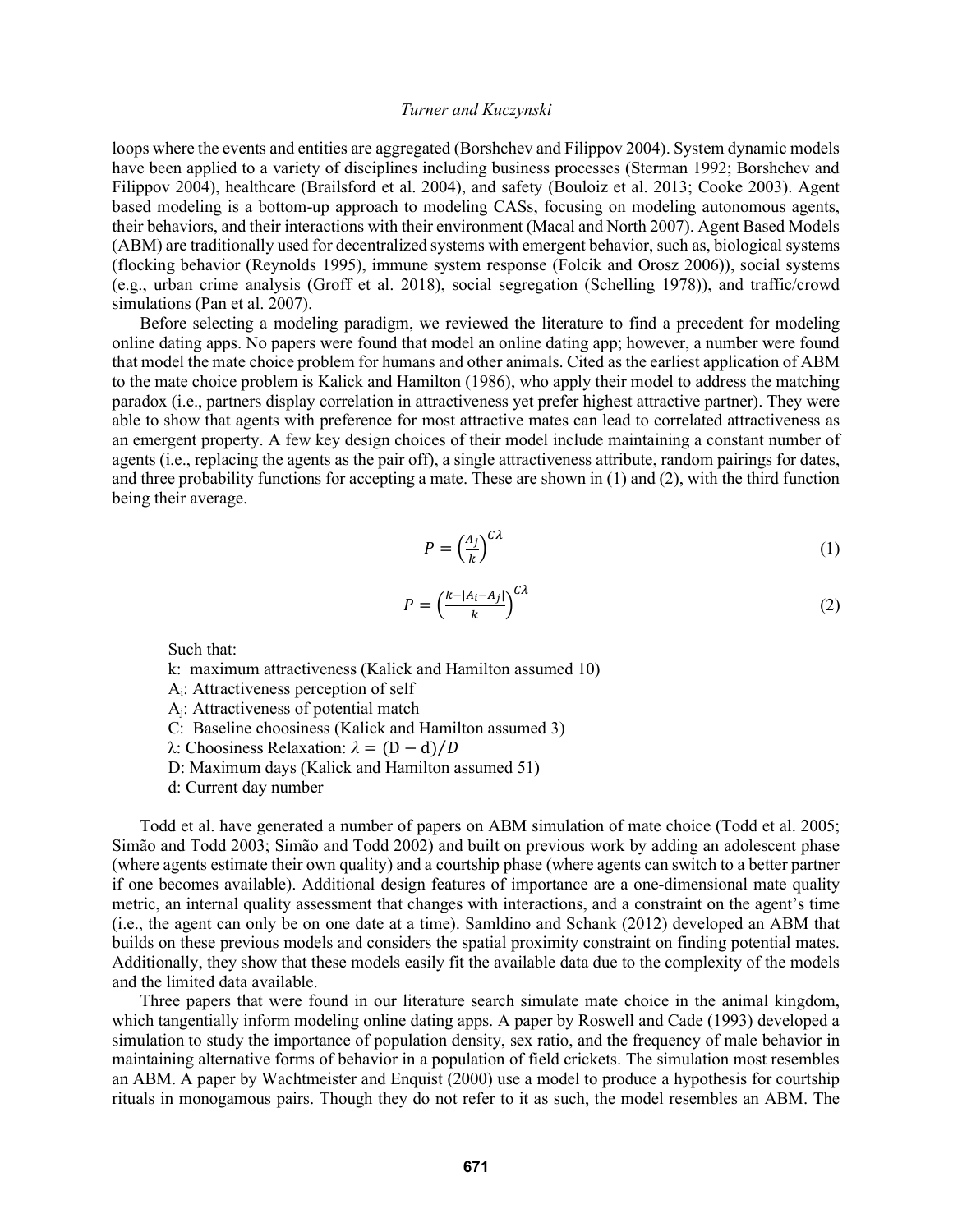model contains interacting agents that evolve over generations where the female agents containing a Neural Network to model their behavior to accept courtship. Finally, a paper by Lessells (2005) uses a combination of stochastic dynamic programming and game theory to determine optimal mating strategies. Similar to the intent of this study, Lessells varied underlying model assumptions and behaviors to determine how the optimal strategies change.

 In addition, the work in the literature on matching algorithms are also relevant. Two NetLogo models, developed by Shiba, were found in the Computational Model Library; one on symmetric two-sided matching (Shiba 2013c); the other on asymmetric two-sided matching (Shiba 2013a; Shiba 2013b).

 The majority of the models found in the literature either explicitly or implicitly use the ABM paradigm. Other notable features of their models include: probability functions for mating that tend towards unity with time, a single dimensional value of attractiveness, a self-assessment of attractiveness, a stable population of agents, and balanced sex ratios. Learning from the literature, our model will include these features.

#### 4.2 Conceptual Model

The online dating app was modeled with an ABM, as it is best suited for simulating this system due to its autonomous agents that learn, adapt, and interact with one another (Macal and North 2007). Additionally, this is the most common paradigm found in the literature. We chose to use NetLogo, due to our familiarity with the tool; however, there are many ABM tools available (e.g., Repast 3, Swarm, AnyLogic, Mesa).

The online dating model must represent several rules and behaviors of the real-world system. To define what needs to be modeled, we systematically stepped through the system by following the actions of the user to identify key rules and behaviors. First, the user enters the app. We identified three methods for representation: the simulation can maintain a constant number of users, the entrance rate is modeled with a time-invariant distribution, or the entrance rate is represented with a time-dependent distribution. Since we do not know which distribution represents reality, we modeled a constant number of users; as users leave either by pairing off, being kicked-off, or through frustration, they are replaced with new users. This is similar to other models we found in the literature.

After users enter the app, they view a set of profiles that are potential dating prospects. Human sexuality is complex and to simplify the problem, in our example we only considered heterosexual courting. We refer to this set of profiles as a as a 'pool'. This pool is constructed by the online dating algorithm. There were two design decisions made here: pool size and modeling the algorithm. For pool size, the options are all users of the opposite sex on the app or a subset of the total. We selected to model the pool as a subset of the population in order to investigate the effect of pool size on user satisfaction.

The second modeling decision was how to model an algorithm to select the pool for each person. We identified three representations of the algorithm: the pool can be generated at random, the pool can be generated based on similarity to a single trait (e.g., attractiveness), or the pool can be generated based on similarity to several traits (e.g., location, attractiveness, education level, hobbies, user preferences). Because the intent of this paper is to investigate models of human behavior, we kept the algorithm simple. We modeled the pool generation as a random assignment.

Though not all dating apps include a stage for matching (i.e., a process that allows messaging once both parties indicate interest), we decided to include this mechanism. To model the users deciding to 'like' a user in their pool, we considered the factors affecting this decision. We identified that attractiveness of a potential match, the attractiveness of the user, and the number of ongoing interactions all affect the decision of the user to 'like' the potential match. We modeled this behavior in four ways in order to address the central hypothesis of this paper. The first three models are based on the work by Kalick and Hamilton as shown in equations (3), (4), and (5). We modified the model to include a lower cutoff on the attractiveness of the potential match. The final model altered (5) to include a workload constraint. This workload constraint is a function of messages the users sent and number of dates the user has attended (6). As the user sends messages and attends dates, the probability that they will like a user decreases, where if either the maximum messages or dates are met, the probability drops to zero.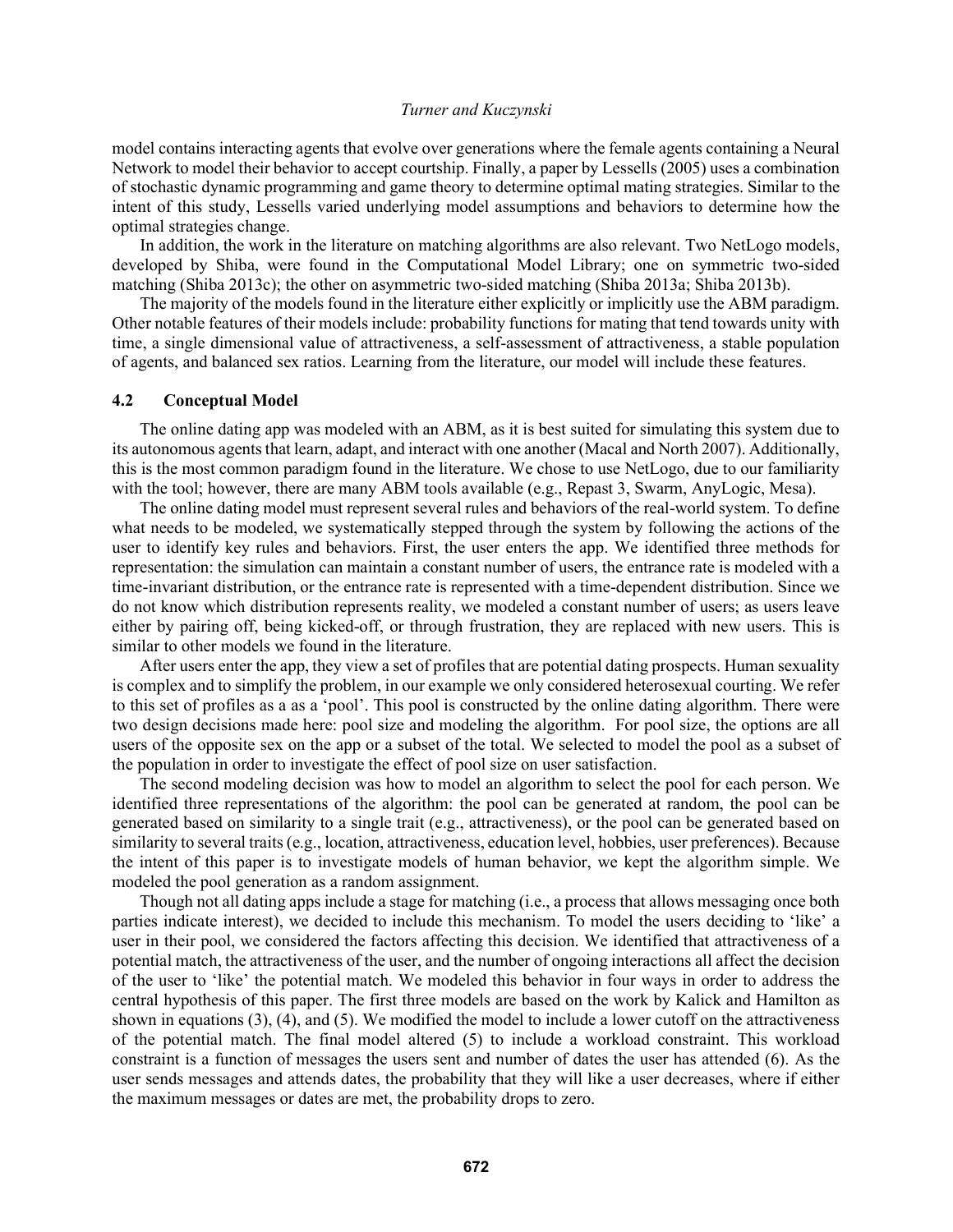$$
PL_1 = \begin{cases} \left(\frac{A_j}{k}\right)^{C\lambda} & \text{if } A_j \ge A_i - \Delta A \\ 0 & \text{otherwise} \end{cases}
$$
 (3)

$$
PL_2 = \begin{cases} \left(\frac{k-|A_i-A_j|}{k}\right)^{C\lambda} & \text{if } A_j \ge A_i - \Delta A\\ 0 & \text{otherwise} \end{cases}
$$
 (4)

$$
PL_3 = \frac{PL_1 + PL_2}{2} \tag{5}
$$

$$
PL_4 = \alpha \times PL_3 \tag{6}
$$

Such that:

 $PL<sub>q</sub>$ : The probability to like user j using probability model q. ΔA: The cutoff of attractiveness below self-perception of attractiveness λ: Choosiness Relaxation =  $(T_D - T_d)/T_D$  $T_D$ : Maximum days since last date  $T_d$ : Days since last date α: Workload constraint =  $[(M - m)/M] \times [(D - d)/D]$ M: Maximum number of messages one can send in a week m: number of messages sent in past week D: Maximum number of dates one can attend in a week d: Number of dates attended in past week

Once users have made their decision on their dating pool, the app will compute the matching. When users are matched, they are allowed to message each other through the app. The decision to message is similar to the pool evaluation in its dependency on each party's attractiveness, choosiness, and their current workload. However, messaging is complicated because of several factors; here we identify two. First, culturally, it may be more common for one sex to pursue and message more. Second, the time between messaging matters, because a user may not want to message too soon and seem desperate, or message too late and miss an opportunity. Like our modeling of dating pool evaluation, we model the messaging behavior in several ways to support the hypothesis of this paper. Equation (7) shows the probability of sending a message as a function of each user's attractiveness, time since last date, workload constraints, and cultural impact. It is based on the fourth PL equation (6) with an additional factor,  $\beta$ , that takes a value of 0.5 for the sex that messages more and a 1.0 for the other sex. Equation (8) shows the second model for messaging where the time since the last received message is considered. Here we assume there is an optimal time to send a response,  $T_M$ , and after a while the probability to send a message goes to zero. The third messaging model combines the effects of the first two (9).

$$
PM_1 = PL_4^{\beta} \tag{7}
$$

$$
PM_2 = \gamma \times PL_4 \tag{8}
$$

$$
PM_3 = \gamma \times PL_4^{\beta} \tag{9}
$$

Such that:

 $β$ : Cultural effect on messaging (1 for one sex, 0.5 for the other)

γ: Effect of time since message received  $\gamma = 1 - |T_M - T_m| / T_M$ 

 $T_M$ : The preferred time to send a follow up message

T<sub>m</sub>: The time since the message was received or match was made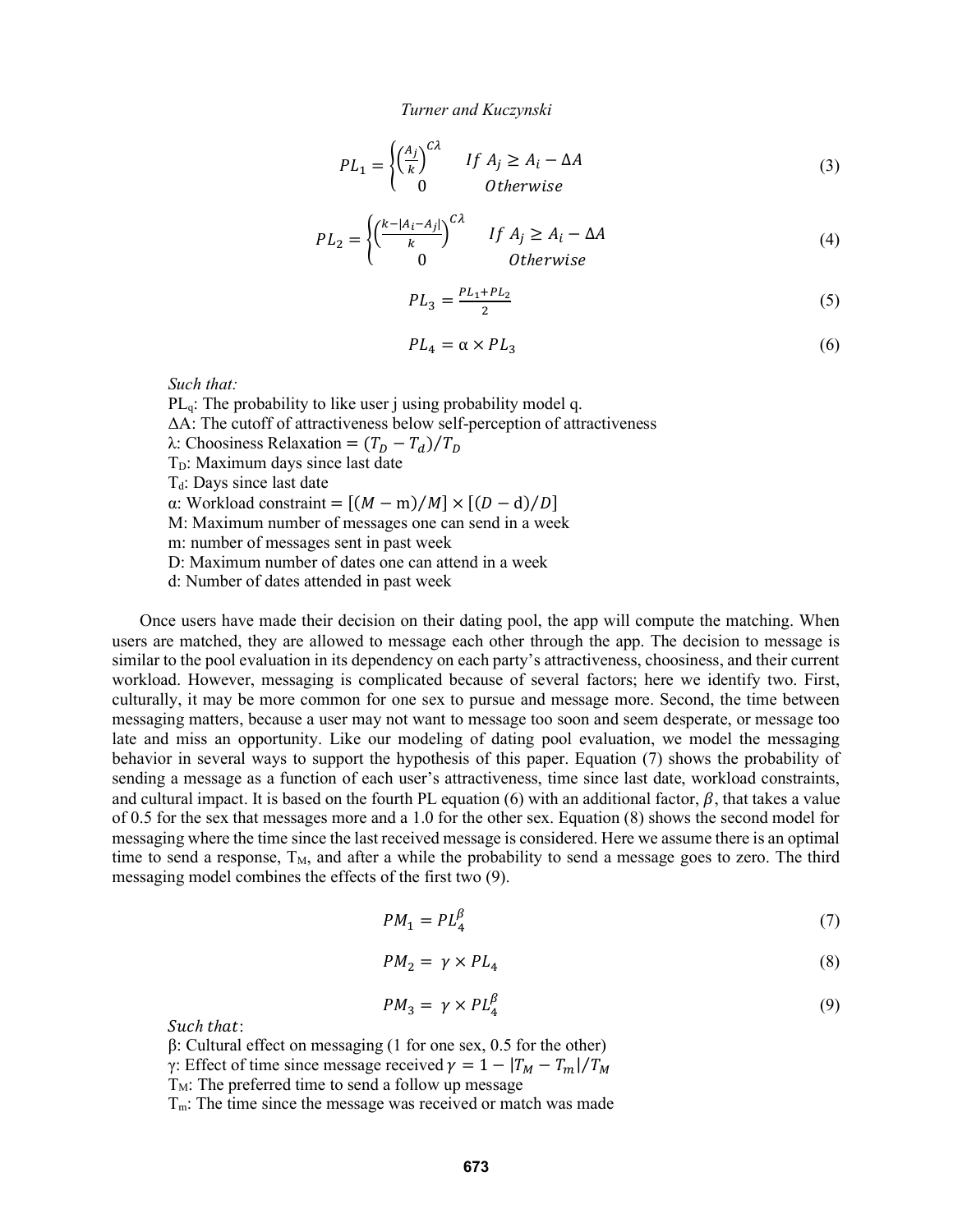If messaging is successful, then users may decide to go on a date. We identified two models for this behavior. Dates can be modeled as occurring after a fixed or random number of messages. Alternatively, dates can be modeled as a function of the messages' attributes (e.g., quality, timeliness). We decided to model the decision to date as occurring after a fixed number of successful messages. Additionally, we imposed a constraint that the user can only go on one date a day. The users will then meet on the first available opening.

Whether another date is held can be modeled as a simple distribution or as a function of other factors (e.g., attractiveness). We modeled this as a distribution that is a function of each user's attractiveness and opportunities. This model is similar to Eq4 where each agent runs the function to get a probability threshold value. A random roll is then taken for each agent to see if they go on another date. If both are successful, then the next date will be scheduled as early as possible but no sooner than two days. We intrinsically determined that a two-day turnaround for another date is the most realistic. (10) shows this model, where  $max(A_k)$  is the maximum attractiveness of the users this user is messaging or dating.

$$
PD_1 = \left(\frac{A_j}{\max(A_k)}\right)^c \tag{10}
$$

Finally, dating users must decide to end their courtship or exit the app as a committed match. This decision can be modeled as a fixed or randomly set number of dates or as a function of several factors (e.g., the quality of the dates, their other prospects). We decided to model it as a fixed number of dates.

If a user does not find a committed match, then the user can leave the app individually. We modeled this as If-Then conditionals and a probability model. First, users do not consider leaving the app until they have been on the app for a set time,  $T_{tenure}$ . Next, if the user has a date planned or has had a date in the time defined by  $T<sub>D</sub>$ , then the user stays on the app. Otherwise, the user leaves based on a probability that is the function of the messages they have received in the past  $T_D$  days, defined as  $P_{Leave} = (m_r/T_D)$ , where  $m_r$  is the number of messages received in  $T_D$  days. Therefore, if the user has received a message every day, they will stay; however, if the user received no messages they will certainly leave.

The above describes our conceptual model of the dating app and considers a small number of the design possibilities for this example problem. The dating app can be modeled in further minute detail or encompassing broader impacts. Additionally, we have defined many input variables whose value will define the model response. As illustrated, the number of design options available to the modeler is immense.

Our presented model and discussion does not claim to be the unerring model, but instead helps us highlight the effect of different behavior models in CAS. The design flexibility from input values is recognized by the modeling community, where sensitivity analysis on the inputs is commonly performed. This flexibility makes it easy to fit small datasets, an issue addressed by the community (Smaldino and Schank 2012). The structural uncertainty of the model (e.g., which behaviors are modeled, how behaviors are modeled) receives less attention; however, it may have a larger effect on the output measures.

#### 5 VERIFICATION AND VALIDATION

This model was verified primarily using the tracing method. Throughout the programmed model, print statements were added, which enabled us to check that the calculations and methods functioned as intended. Each equation defined in the Conceptual Model section was hand-calculated to assure accuracy. Additionally, we utilized the NetLogo inspect function, which allows the modeler to observe the agent values at each time step. Using these methods, we have reasonable confidence that the programmed model was built as intended.

We had limited information in order to validate the programmed model using objective methods. Informed by discussion in the literature, we can expect to see a positive correlation in attractiveness between the couples. Since we have defined four pool evaluation behaviors and three messaging behaviors, we have twelve models to validate. We observed positive correlation for each of the models. We found two interesting results: the correlation ranged from 0.08 to 0.93 with all but one having a correlation below 0.55,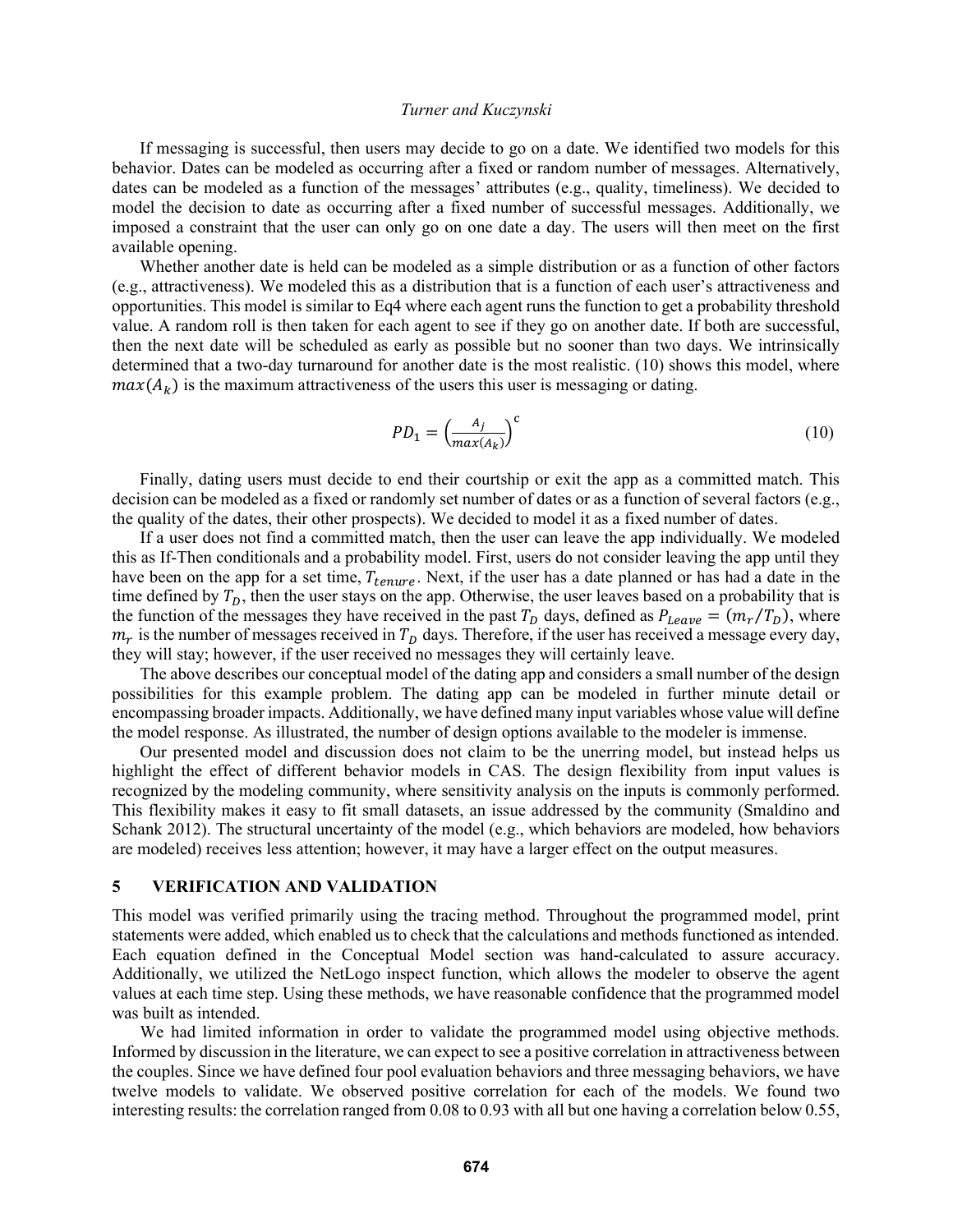and we observed in eleven models that the vast majority of couples formed had attractiveness values greater than 8. Though dating occurred at all levels, albeit reduced for lower attractiveness, only those in the higher end of attractiveness decided to commit to a partner. The one model that showed different results used PL<sup>4</sup> and PM1. This model showed a large number of couples formed and a correlation of attractiveness of 0.93 across the attractiveness range. Without an extensive objective dataset, it is impossible to argue which aligns most with reality. We failed to invalidate any of the twelve models.

#### 6 ANALYSIS AND RESULTS

Each model ran for 90 simulation days. To address the design hypothesis (i.e., that larger pool size leads to less satisfied customers) pool sizes of 5 through 25 at steps of 5 were run. Each run was replicated 40 times to estimate the mean number of couples formed and number of users that left without coupling. Our objective is to have more couples formed and fewer users that leave.

 Figure 1 shows the results for the mean couples formed with 95% confidence intervals for increasing pool size. A linear regression of the couples formed to the pool size is shown with a red line. Each column shows results for models using the same probability to message model (i.e., PM). Each row shows results for models using the same pool evaluation model (i.e., PL).



Figure 1: Results for the mean couples formed with 95% confidence intervals and linear regression for increasing pool size.

 We found that the type of behavior model used drives our conclusion on whether or not smaller pool sizes are beneficial. We consider a statically significant fit to be one with a p-value less than 0.01. A summary of regression fits is shown in Table 1. The only model found to not have a significant relationship to Pool Size is model PL2PM3. The remaining models indicate both positive and negative relationship between couples formed and Pool Size. If we consider the models that use either  $PL_1$ ,  $PL_2$  or  $PL_3$  with models PM2 or PM3, then the data suggests that a larger pool size leads to more couples formed. Conversely,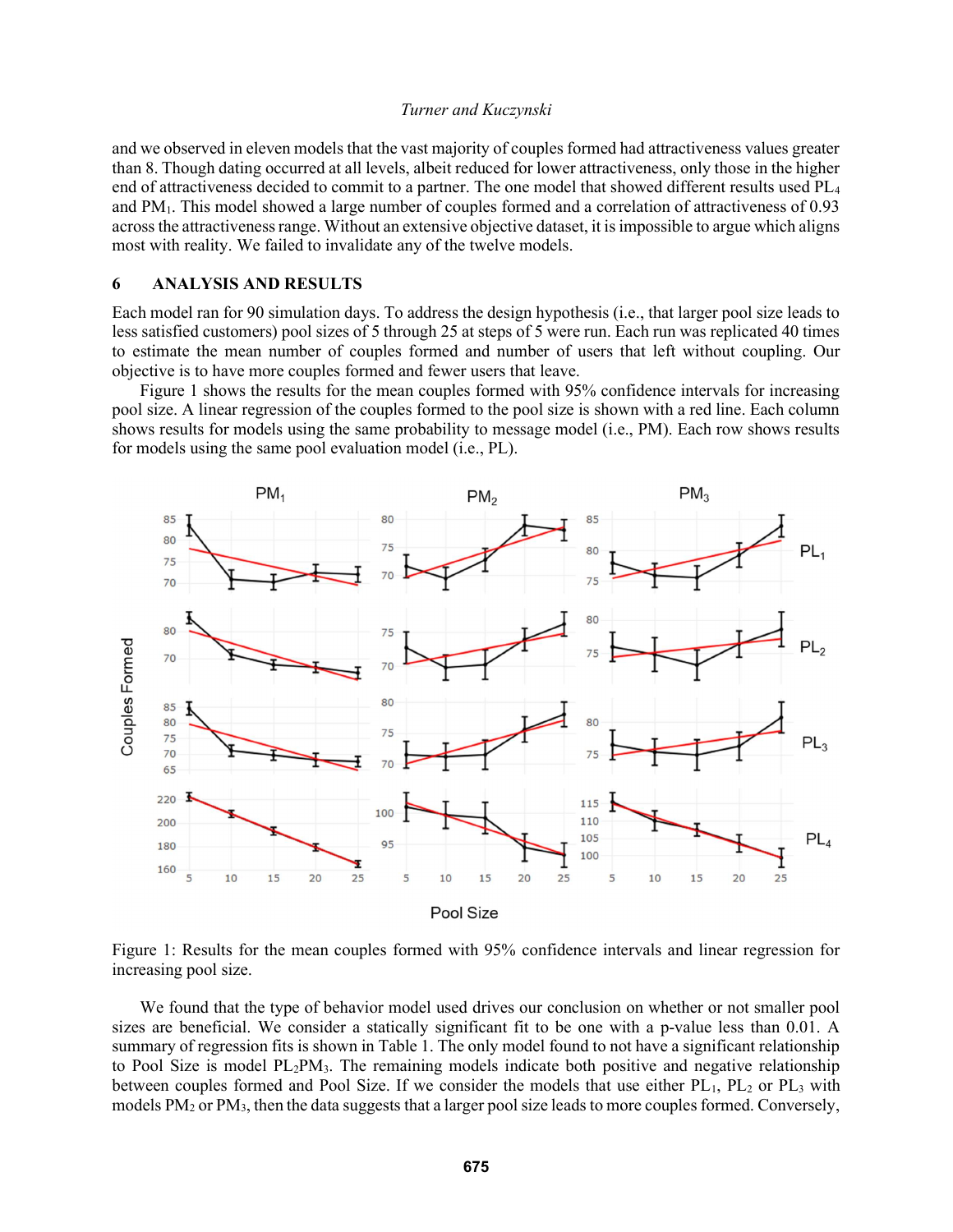models that use PL<sub>4</sub> or PM<sub>3</sub> suggests that larger pool sizes lead to fewer couples formed. Based on this data we were unable to evaluate our design hypothesis because the behavior models suggest various conclusions.

| <b>Model</b>  | Intercept | Coeff   | p-value | $\mathbf{R}^2$ |
|---------------|-----------|---------|---------|----------------|
| PL1PM1        | 80.26     | $-0.43$ | 0.0000  | 0.14           |
| PL1PM2        | 67.48     | 0.45    | 0.0000  | 0.20           |
| PL1PM3        | 73.96     | 0.31    | 0.0000  | 0.11           |
| <b>PL2PM1</b> | 84.78     | $-0.91$ | 0.0000  | 0.46           |
| PL2PM2        | 69.30     | 0.22    | 0.0006  | 0.06           |
| PL2PM3        | 73.75     | 0.14    | 0.0647  | 0.02           |
| PL3PM1        | 83.27     | $-0.74$ | 0.0000  | 0.38           |
| PL3PM2        | 68.32     | 0.35    | 0.0000  | 0.12           |
| PL3PM3        | 74.03     | 0.19    | 0.0093  | 0.03           |
| PL4PM1        | 236.68    | $-2.87$ | 0.0000  | 0.82           |
| PL4PM2        | 103.72    | $-0.41$ | 0.0000  | 0.15           |
| PL4PM3        | 118.87    | $-0.78$ | 0.0000  | 0.33           |

Table 1: Couples formed model fit summary.



Figure 2: Results for the mean users left with 95% confidence intervals and linear regression for increasing pool size.

 Figure 2 shows the number of users that left the app without finding a committed match. The effect of pool size is much more pronounced here. All behavior models tend to agree that larger pool sizes lead to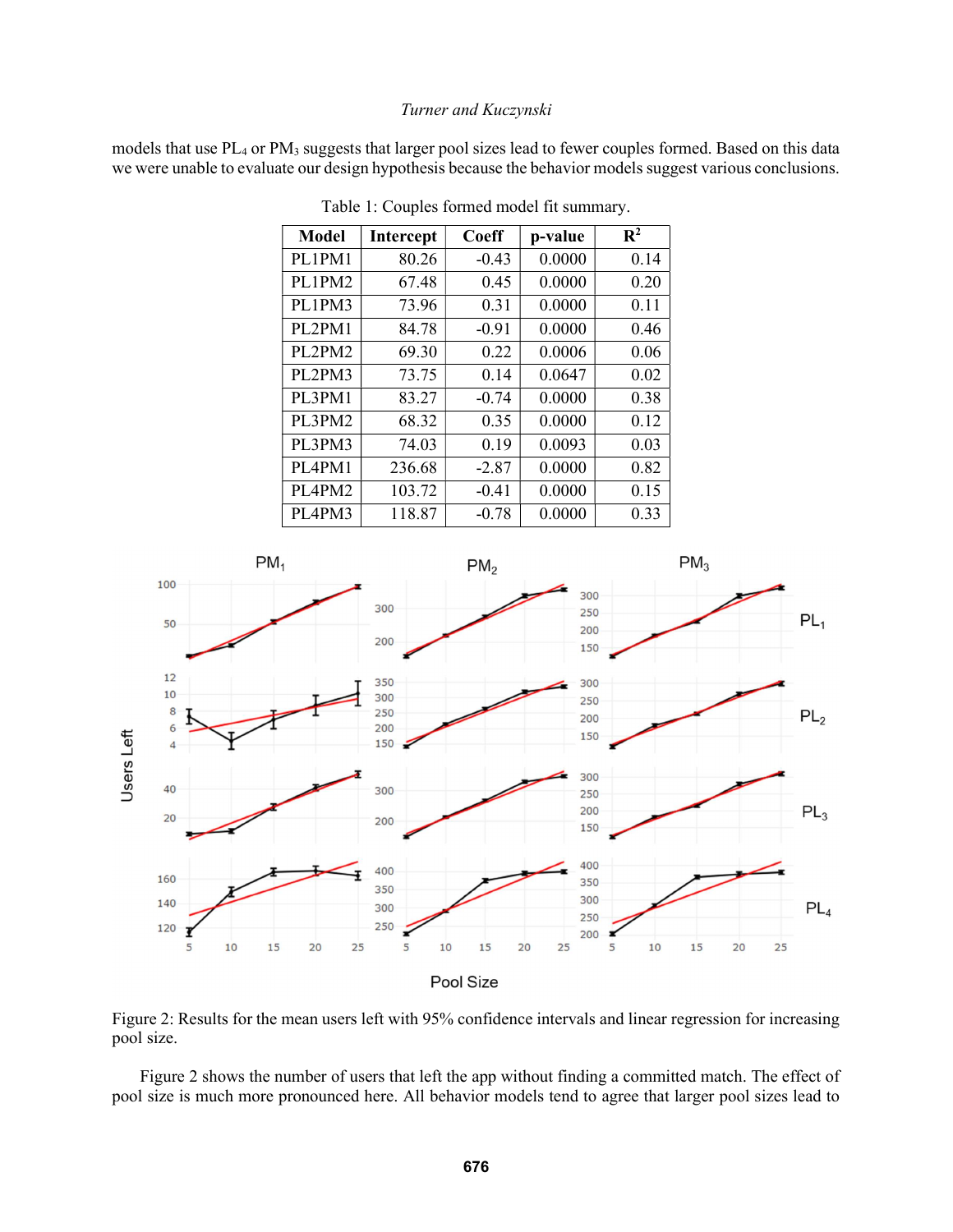more people leaving the app. The summary of the linear regression fits is shown in Table 2. These results support our design hypothesis, that larger pool size leads to greater dissatisfaction.

| <b>Model</b> | Intercept | Coeff | p-value | $\mathbf{R}^2$ |
|--------------|-----------|-------|---------|----------------|
| PL1PM1       | $-16.12$  | 4.56  | 0.0000  | 0.95           |
| PL1PM2       | 112.45    | 10.50 | 0.0000  | 0.95           |
| PL1PM3       | 81.37     | 10.05 | 0.0000  | 0.95           |
| PL2PM1       | 4.62      | 0.19  | 0.0000  | 0.12           |
| PL2PM2       | 106.54    | 9.91  | 0.0000  | 0.93           |
| PL2PM3       | 81.98     | 8.94  | 0.0000  | 0.94           |
| PL3PM1       | $-6.43$   | 2.28  | 0.0000  | 0.86           |
| PL3PM2       | 106.11    | 10.38 | 0.0000  | 0.95           |
| PL3PM3       | 81.58     | 9.37  | 0.0000  | 0.95           |
| PL4PM1       | 119.54    | 2.19  | 0.0000  | 0.50           |
| PL4PM2       | 205.24    | 8.87  | 0.0000  | 0.84           |
| PL4PM3       | 188.48    | 8.88  | 0.0000  | 0.79           |

Table 2: Users left model fit summary.

 The above results support this paper's overall hypothesis that the uncertainty in behavioral modeling can have an effect on the results and conclusion of the study. The above results show both that small pool sizes and that large pool sizes can have a detrimental effect on the number of couples formed. Without sufficient objective data for validation, investigation of the simulation results by itself is insufficient to provide guidance on the validity of the model. For many CAS it is unlikely we will have sufficient objective data due to the common non-observability of the system. Therefore, the community should work together toward identifying the best behavior models in order to inform future model developments.

### 7 CONCLUSIONS

This paper investigated the impact of behavioral modeling assumptions for a CAS model. Behavioral modeling presents a challenge to modelers – particularly due to the difficulty in understanding and modeling human behavior, general constraints on cost and time for model development, and limited options for validation of the model. These challenges can lead to overconfidence in predictions. By modeling an example CAS with different representations of its behavior, we highlighted the impact of behavioral modeling on system design and the challenges CAS modelers face.

Our example problem was to design a dating app that provides its users with an overall satisfying experience. Our design hypothesis is that an app that presents too many options to a user will lead to a lower user satisfaction. This hypothesis was partially supported by our simulation results. The twelve models analyzed consistently showed a positive relationship between the number of users that left the simulation without a match and increasing pool size. This partially support the design hypothesis for smaller pool sizes. However, the number of couples formed for increasing pool size was found vary significantly based on the behavioral models chosen. The different models provided positive, negative, and no relationship between pool size and the number of couples formed. Though there is an indication that larger pool sizes lead to more people leaving without a partner, we cannot conclude anything on the effect on couples formed.

The observed effect of the behavior models on the number of couples formed demonstrates the sensitivity of the simulation results to the behavioral model used. Each behavioral model was similar to the others with additional terms added or removed. The models had similar structures in their mathematical form and each were probability models. We did not compare different behavioral modeling paradigms (e.g.,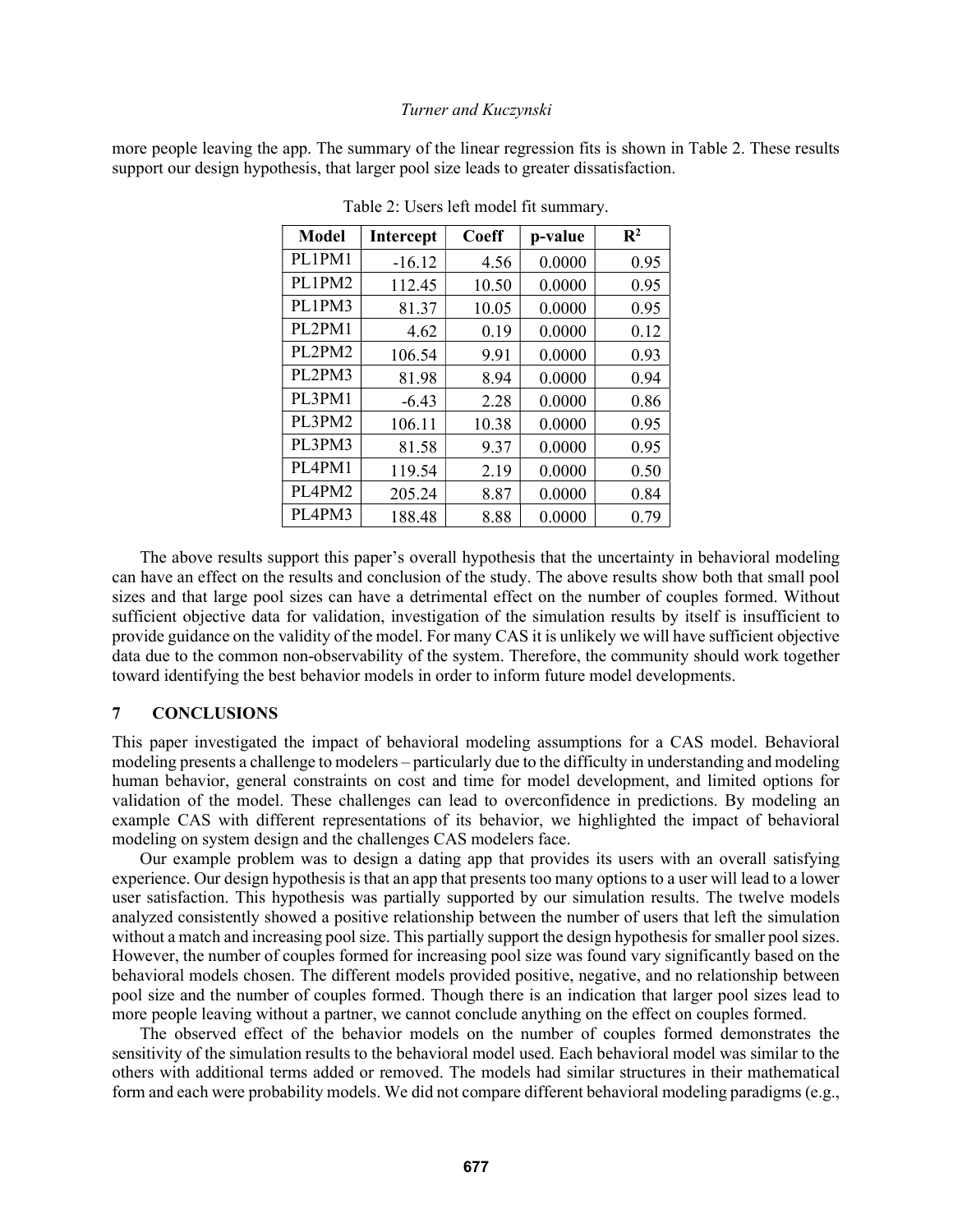if-then conditionals, probability models, behavior trees, neural nets). Despite this similarity, our results demonstrated that some behavioral models show a positive relationship between number of couples formed and the pool size, while other behavior models showed the converse.

It should not surprise any modeler that different models produce different results. This is why objective validation to real world data is a required step in the simulation life cycle. CAS present us with a challenge because real world data is rarely available. Without sufficient data for validation, investigation of the simulation results by itself is often insufficient to provide guidance on the validity of the model. A modeler can address this issue by investigating alternative behavioral models to identify robust trends; however, time and resource constrains often prevent the modeler from doing so. Therefore, the modeler should rely on their community for best practices and recommendations, where the community has dedicated research that compares and analyzes behavioral models of CAS phenomena.

We believe the field of CAS is best positioned to take the lead on addressing these behavioral modeling challenges because of our experience with, and core dependency on, behavioral models. We encourage the modeling and simulation community to undertake a number of actions to continue advancing the science of behavioral modeling. First, when behavioral models are presented without sufficient objective validation data, one should expect to see several conceptual models included for analysis to determine the robustness of observed emergent behaviors and quantitative results. Second, experimental replication and reporting on models has been a difficult task and under performed for decades. More replication and analysis of behavior models is a critical step for our community. Third, a meta-analysis type approach is needed for behavior models. Here, a scientist can replicate multiple proposed models from the literature on the same phenomena to investigate the different emergent properties they exhibit. They may then provide guidance to future modelers on the best conceptual models to implement. Finally, we should provide new modelers with our summarized conclusions and guidance for modeling our investigated behaviors. This will provide them with the resources they need when faced with limited resources and time. Through this open comparison and discussion, the community can gain improved understanding of CAS, better confidence in our results, and advance the scientific art of behavioral modeling.

#### **REFERENCES**

Barabási, A. and R. Albert. 1999. "Emergence of Scaling in Random Networks". Science 286(5439):509-512.

- Borshchev, A. and A. Filippov. 2004. "From System Dynamics and Discrete Event to Practical Agent Based Modeling: Reasons, Techniques, Tools". In Proceedings of the 22nd International Conference of the System Dynamics Society, July 25<sup>th</sup>-29<sup>th</sup>, Oxford, England.
- Bouloiz, H., E. Garbolino, M. Tkiouat, and F. Guarnieri. 2013. "A System Dynamics Model for Behavioral Analysis of Safety Conditions in a Chemical Storage Unit". Safety Science 58:32-40.
- Brailsford, S. C., V. A. Lattimer, P. Tarnaras, and J. C. Turnbull. 2004. "Emergency and On-Demand Health Care: Modelling a Large Complex System". Journal of the Operational Research Society 55:34-42.
- Centola, D. 2010. "The Spread of Behavior in an Online Social Network Experiment". Science 329(5996):1194-1197.
- Cooke, D. L. 2003. "A System Dynamics Analysis of the Westray Mine Disaster." System Dynamics Review 19(2):139-166.
- Folcik, V. and C. G. Orosz. 2006. "An Agent-Based Model Demonstrates that the Immune System Behaves Like a Complex System and a Scale-Free Network". In Tenth Annual Swarm Agent-Based Simulation Meeting SwarmFest, June 23<sup>rd</sup>-24<sup>th</sup>, University of Notre Dame, Indiana, USA.
- Groff, E. R., S. D. Johnson, and A. Thornton. 2018. "State of the Art in Agent-Based Modeling of Urban Crime: An Overview". Journal of Quantitative Criminology 35(1):1-39.
- Guimera, R., M. Sales-Pardo, and L. A. N. Amaral. 2004. "Modularity from Fluctuations in Random Graphs and Complex Networks". Physical Review E 70(2):025101.
- Hausken, K. and J. Zhuang. 2011. "Defending Against a Terrorist Who Accumulates Resources". Military Operations Research 16(1):21-39.
- Henrich, J., S. J. Heine, and A. Norenzayan. 2010. "The Weirdest People in the World?". Behavioral and Brain Sciences 33(2-3):61-83.
- Kalick, S. M. and T. E. Hamilton. 1986. "The Matching Hypothesis Reexamined". Journal of Personality and Social Psychology 51(4):673-682.
- Lessells, C. M. 2005. "Why Are Males Bad for Females? Models for the Evolution of Damaging Male Mating Behavior". The American Naturalist 165(S5):S46-S63.